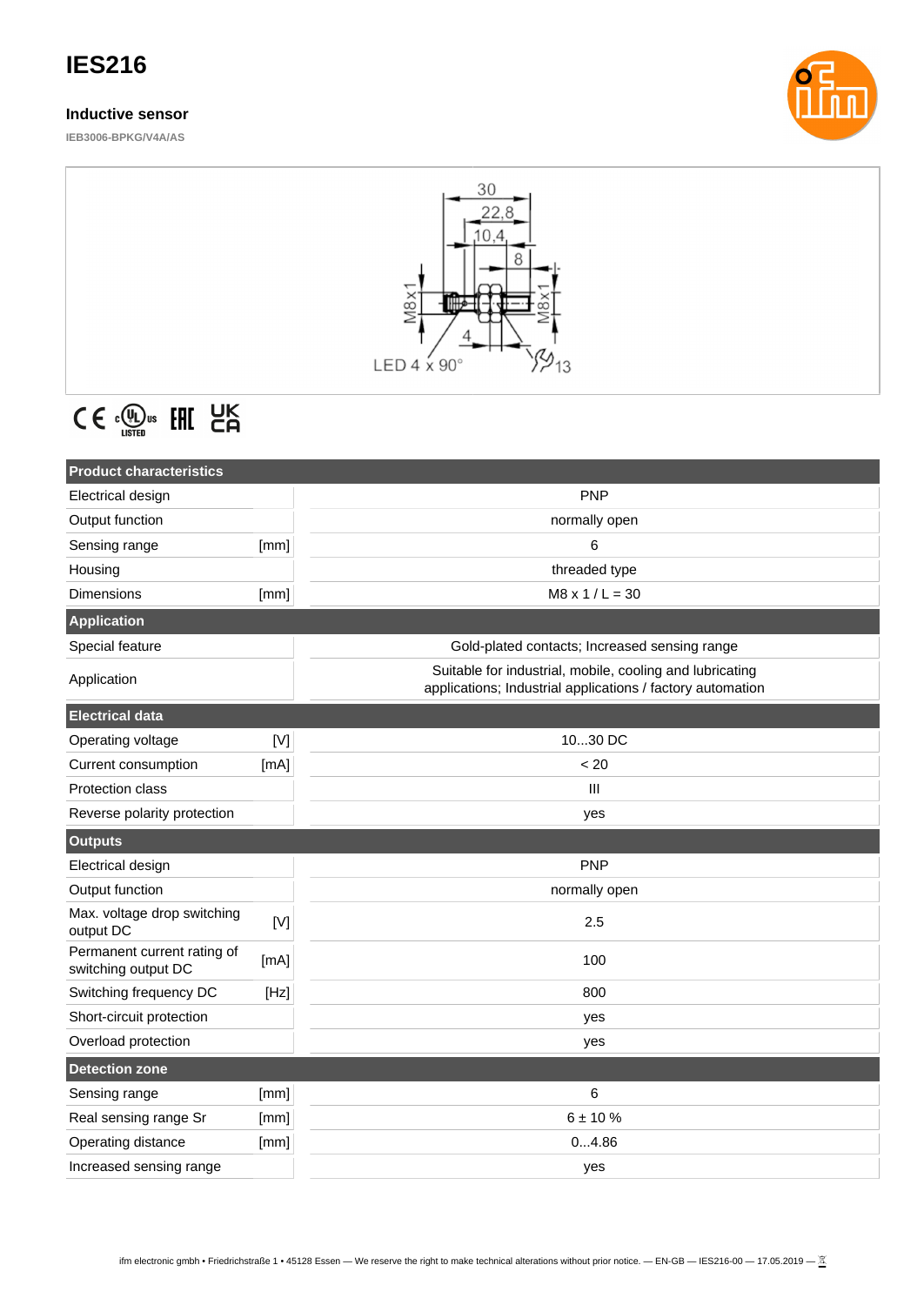## **IES216**

#### **Inductive sensor**

**IEB3006-BPKG/V4A/AS**



Connector: 1 x M8; Contacts: gold-plated